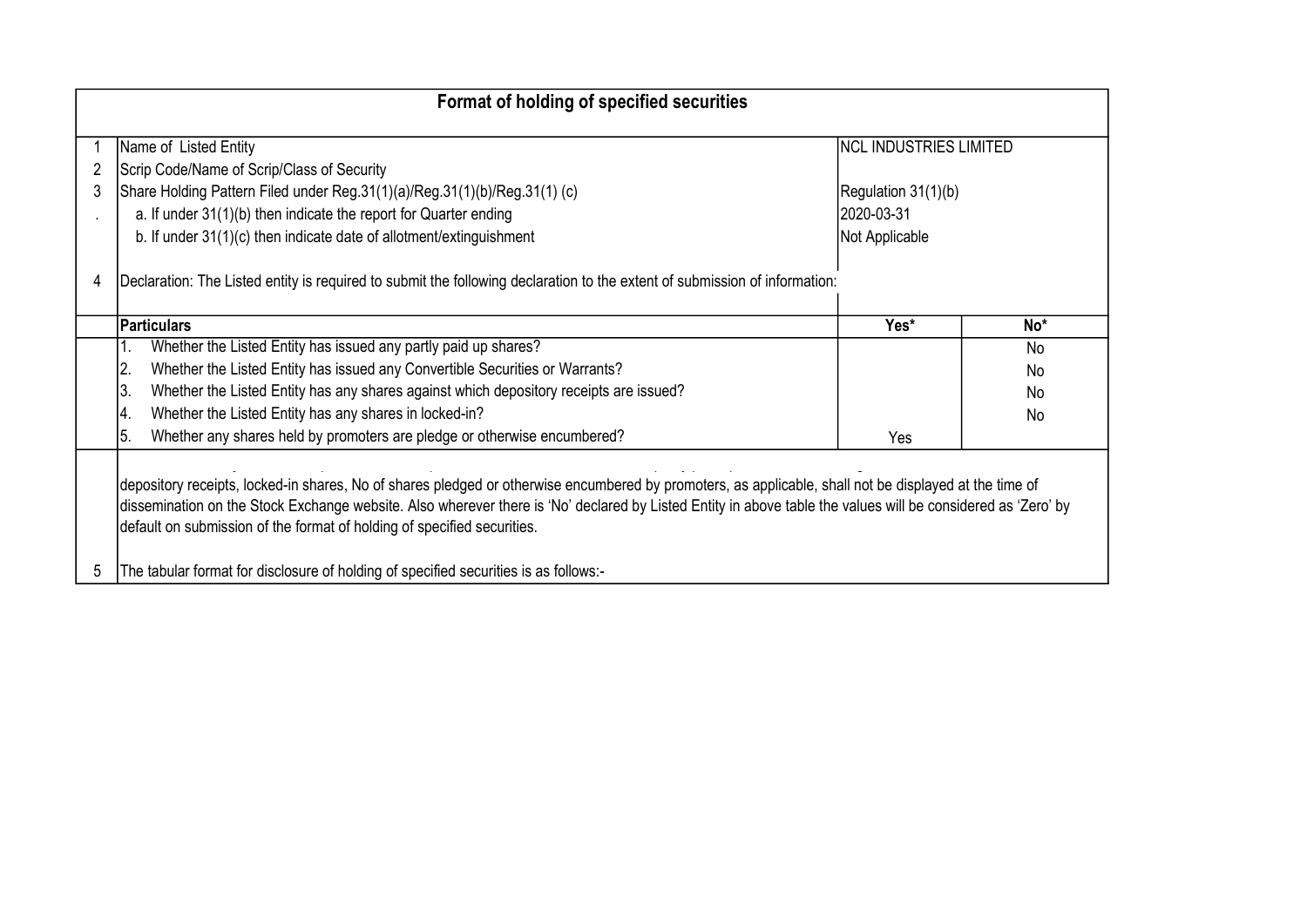## Table I - Summary Statement holding of specified securities

|      | Category of shareholder        | Nos. of         | No. of fully                  | No. of        | No. of shares     | Total nos.                 |                  | Shareholding   Number of Voting Rights held in each   No. of Shares   Shareholding, as |       |                     |              |             | Number of                       | <b>Number of Shares</b> |               | Number of            |                 |                                               |  |                 |                |
|------|--------------------------------|-----------------|-------------------------------|---------------|-------------------|----------------------------|------------------|----------------------------------------------------------------------------------------|-------|---------------------|--------------|-------------|---------------------------------|-------------------------|---------------|----------------------|-----------------|-----------------------------------------------|--|-----------------|----------------|
|      |                                |                 | shareholders   paid up equity | Partly        | underlying        | shares held                | as a % of total  |                                                                                        |       | class of securities |              |             | Underlying $ a\%$ assuming full |                         | Locked in     | pledged or otherwise |                 | equity shares                                 |  |                 |                |
|      |                                |                 | shares held                   | paid-up       | <b>Depository</b> |                            | no. of shares    |                                                                                        |       |                     |              | Outstanding | conversion of                   | shares                  |               | encumbered           |                 | held in                                       |  |                 |                |
|      |                                |                 |                               | equity        | Receipts          |                            | (calculated as   | <b>Class</b>                                                                           | Class | Total               | Total as a % | convertible | convertible                     |                         |               |                      |                 | $\vert$ No. As a % of $\vert$ No. (a) $\vert$ |  | As a % of total | dematerialized |
|      |                                |                 |                               | <b>Shares</b> |                   |                            | per SCRR         | <b>EQUITY</b>                                                                          | Y     |                     | of $(A+B+C)$ | securities  | securities (as a                |                         | total         |                      | Shares held (b) | form                                          |  |                 |                |
|      |                                |                 |                               | held          |                   |                            | 1957             |                                                                                        |       |                     |              | (including) | percentage of                   |                         | <b>Shares</b> |                      |                 |                                               |  |                 |                |
|      |                                |                 |                               |               |                   |                            |                  |                                                                                        |       |                     |              | Warrants)   | diluted share                   |                         | held (b)      |                      |                 |                                               |  |                 |                |
|      |                                |                 |                               |               |                   |                            |                  |                                                                                        |       |                     |              |             | capital)                        |                         |               |                      |                 |                                               |  |                 |                |
|      |                                |                 |                               |               |                   |                            |                  |                                                                                        |       |                     |              |             |                                 |                         |               |                      |                 |                                               |  |                 |                |
|      |                                |                 |                               |               |                   |                            |                  |                                                                                        |       |                     |              |             |                                 |                         |               |                      |                 |                                               |  |                 |                |
| (1)  | (11)                           | (III)           | (IV)                          | (V)           |                   | $(VI)$ $(VII) = (IV)+(V)+$ | (VIII) As a % of |                                                                                        |       | (IX)                |              |             | $(X)$ $(XI) = (VII)+(X) As a %$ |                         | (XII)         |                      | (XIII)          | (XIV)                                         |  |                 |                |
|      |                                |                 |                               |               |                   | (VI)                       | $(A+B+C2)$       |                                                                                        |       |                     |              |             | of $(A+B+C2)$                   |                         |               |                      |                 |                                               |  |                 |                |
|      |                                |                 |                               |               |                   |                            |                  |                                                                                        |       |                     |              |             |                                 |                         |               |                      |                 |                                               |  |                 |                |
| (A)  | Promoter & Promoter Group      | 52 <sub>1</sub> | 19117206                      |               |                   | 19117206                   |                  | 42.26 19117206                                                                         |       | 0 19117206          | 42.26        |             | 42.26                           |                         |               | 0590455              | 3.09            | 19117206                                      |  |                 |                |
| (B)  | Public                         | 34504           | 26115584                      |               |                   | 26115584                   |                  | 57.74 26115584                                                                         |       | 0 26115584          | 57.74        |             | 57.74                           |                         |               |                      |                 | 24908822                                      |  |                 |                |
| (C)  | Non Promoter- Non Public       |                 |                               |               |                   |                            |                  |                                                                                        |       |                     |              |             |                                 |                         |               |                      |                 |                                               |  |                 |                |
| (C1) | Shares underlying DRs          |                 |                               |               |                   |                            |                  |                                                                                        |       |                     |              |             |                                 |                         |               |                      |                 |                                               |  |                 |                |
| (C2) | Shares held by Employee Trusts |                 |                               |               |                   |                            |                  |                                                                                        |       |                     |              |             |                                 |                         |               |                      |                 |                                               |  |                 |                |
|      | Total                          | 34556           | 45232790                      |               |                   | 45232790                   |                  | 100 45232790                                                                           |       | 0 45232790          | 100          |             | 100                             |                         |               | 0 590455             | 1.31            | 44026028                                      |  |                 |                |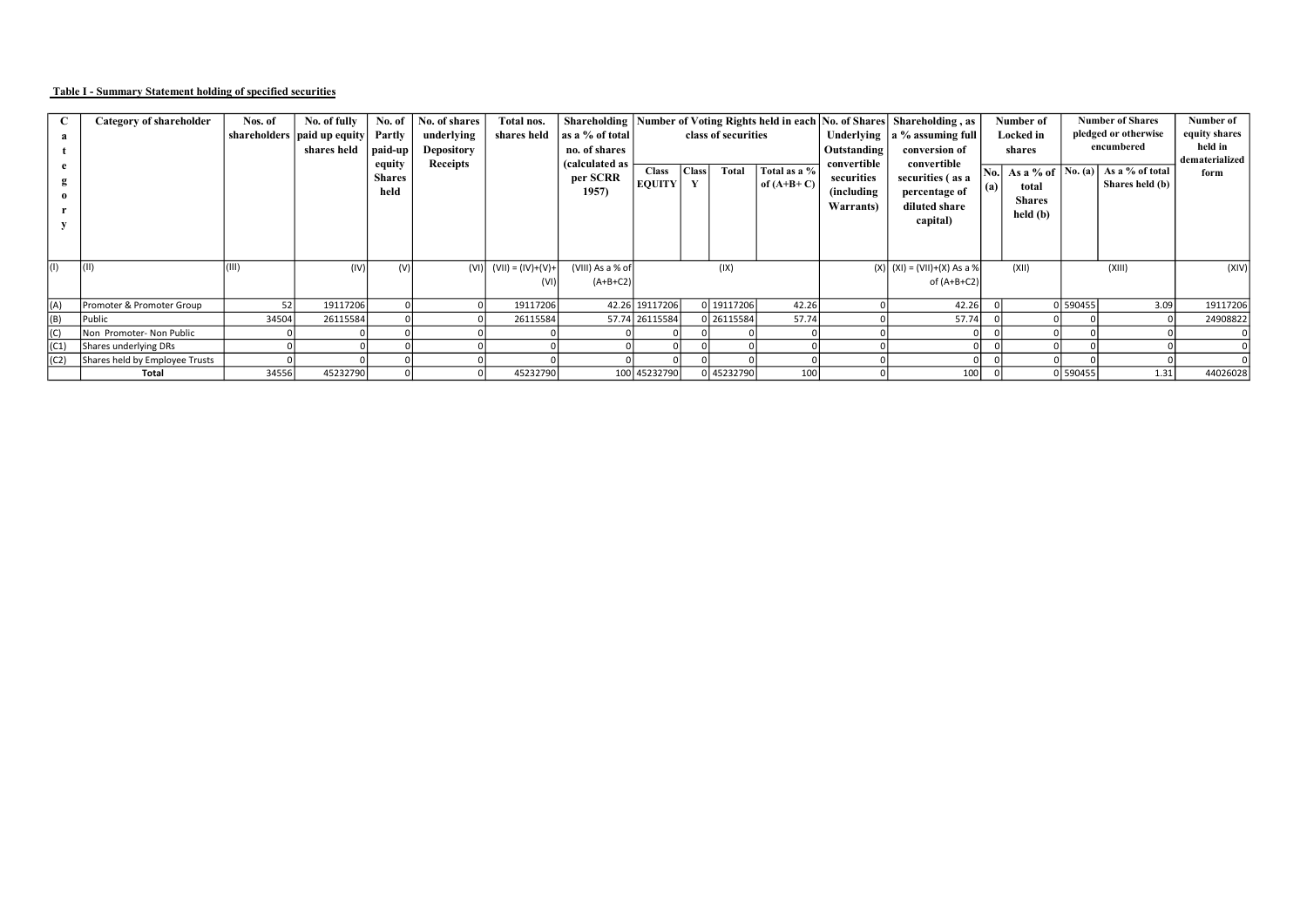|            | Category of shareholder                        | Pan Number               | Nos. of | No. of fully         |                            | Partly paid- No. of shares | Total                | Shareholding |                      | <b>Number of Voting Rights held in each</b><br>class of securities |                                              | No Of                         | <b>TOTAL</b>               |                         | <b>Number Of Locked</b>          |                | <b>Number Of Shares</b>     | Number Of                  |                            |
|------------|------------------------------------------------|--------------------------|---------|----------------------|----------------------------|----------------------------|----------------------|--------------|----------------------|--------------------------------------------------------------------|----------------------------------------------|-------------------------------|----------------------------|-------------------------|----------------------------------|----------------|-----------------------------|----------------------------|----------------------------|
| Category 1 |                                                |                          | share   | paid up equity       | up equity                  | underlying                 | nos.                 | % calculated |                      |                                                                    |                                              | <b>Shares</b>                 | Shareholding as            |                         | in Shares                        |                | <b>Pledged Or Otherwise</b> | <b>Equity Shares</b>       |                            |
|            |                                                |                          | holders | shares held          | Shares held                | <b>Depository</b>          | shares               | as per SCRR, | Underlying           |                                                                    |                                              |                               |                            | $a\%$ assuming          |                                  |                |                             | encumbered                 | Held in                    |
|            |                                                |                          |         |                      |                            | Receipts                   | held                 | 1957         |                      |                                                                    |                                              | Outstanding                   | full conversion            |                         |                                  |                |                             | Dematerialized<br>Form     |                            |
|            |                                                |                          |         |                      |                            |                            |                      |              | <b>Class</b>         | <b>Class</b>                                                       | Total                                        | Total as a %                  | Convertible                | of convertible          | No.                              | As a % of      | No. (a)                     | As a % of                  |                            |
|            |                                                |                          |         |                      |                            |                            |                      |              | <b>EQUITY</b>        | Y                                                                  |                                              | of $(A+B+C)$                  | <b>Securities</b>          | securities as a         | (a)                              | total Shares   |                             | total Shares               |                            |
|            |                                                |                          |         |                      |                            |                            |                      |              |                      |                                                                    |                                              |                               | (Including)                | percentage              |                                  | held (b)       |                             | held (b)                   |                            |
|            |                                                |                          |         |                      |                            |                            |                      |              |                      |                                                                    |                                              |                               | Warrants)                  |                         |                                  |                |                             |                            |                            |
|            |                                                | (II)                     | (III)   | (IV)                 | (V)                        | (VI)                       | (VII                 | (VIII)       |                      |                                                                    | (IX)                                         |                               | (X                         | $(XI) = (VII)+(X)$ as a |                                  | (XII)          |                             | (XIII)                     | (XIV)                      |
|            |                                                |                          |         |                      |                            |                            | $=$ IV+V+VI]         |              |                      |                                                                    |                                              |                               |                            | % of A+B+C2             |                                  |                |                             |                            |                            |
| (1)        | Indian                                         |                          |         |                      |                            |                            |                      |              |                      | Iо                                                                 |                                              | $\Omega$                      |                            |                         |                                  | 0              |                             | $\Omega$                   |                            |
| (a)        | Individuals/Hindu Undivided Family             |                          | 43      | 17672097             | $\Omega$                   |                            | 0 17672097           |              | 39.07 17672097       |                                                                    | 0 17672097                                   | 39.07                         |                            | 0                       | $\Omega$                         |                | 0 590455                    | 3.34                       | 17672097                   |
|            | 1 KALIDINDI MADHU HUF<br>2 NIRHMAL V GORADIA   | AABHK2967F<br>AABPG5825C |         | 1660<br>89463        | 0<br>$\Omega$              | οI<br> 0                   | 1660<br>89463        | - 0<br>0.2   | 1660<br>89463        |                                                                    | 1660<br>$\Omega$<br>89463<br>οI              | $\overline{0}$<br>0.2         | $\Omega$<br>$\Omega$       | -o l<br>0.2             | $\Omega$<br>$\Omega$             | 0l<br> 0       | οI<br> 0                    | 0<br>$\mathbf 0$           | 1660<br>89463              |
|            | 3 GEETA GORADIA                                | AABPG8227A               |         | 136315               | $\Omega$                   | $\Omega$                   | 136315               | 0.3          | 136315               | $\Omega$                                                           | 136315                                       | 0.3                           | $\Omega$                   | 0.3                     |                                  | $\Omega$       | $\Omega$                    | $\Omega$                   | 136315                     |
|            | 4 MEENA SHAH                                   | AADPS0675C               |         | 12430                | $\Omega$                   | $\Omega$                   | 12430                | 0.03         | 12430                |                                                                    | 12430                                        | 0.03                          | $\Omega$                   | 0.03                    |                                  | $\Omega$       | $\Omega$                    | $\Omega$                   | 12430                      |
|            | 5 ASHWIN GORADIA                               | AAFPG5412K               |         | 85394                | $\Omega$                   | 0                          | 85394                | 0.19         | 85394                | $\Omega$                                                           | 85394                                        | 0.18                          | $\Omega$                   | 0.19                    |                                  | 0              | 0                           | $\mathbf 0$                | 85394                      |
|            | 6 GORADIA VINODRAI VACHHARAJ                   | AAFPG5414R               |         | 575702               | $\Omega$                   | 0                          | 575702               | 1.27         | 575702               | $\Omega$                                                           | 575702                                       | 0.69                          | $\Omega$                   | 1.27                    |                                  | $\Omega$       | 0                           | $\mathbf 0$                | 575702                     |
|            | 7 MEERA GORADIA                                | AAIPG5746P               |         | 119549               | $\Omega$                   | 0                          | 119549               | 0.26         | 119549               | $\Omega$                                                           | 119549                                       | 0.09                          | $\Omega$                   | 0.26                    | $\Omega$                         | 0              | 0                           | $\mathbf 0$                | 119549                     |
|            | 8 BIMAL GORADIA                                | AAIPG5747N               |         | 303080               | $\Omega$                   | 0                          | 303080               | 0.67         | 303080               |                                                                    | 303080                                       | 0.4                           | $\Omega$                   | 0.67                    | $\Omega$                         | $\Omega$       | $\Omega$                    | $\Omega$                   | 303080                     |
|            | 9 G Jyothi                                     | AASPG1888N               |         | 166992               | $\Omega$                   | $\Omega$                   | 166992               | 0.37         | 166992               |                                                                    | 166992                                       | 0.37                          | $\Omega$                   | 0.37                    |                                  | $\Omega$       | 0                           | $\Omega$                   | 166992                     |
|            | 10 KANUMILLI MALATHI                           | ABZPK0175E               |         | 8493                 | $\Omega$                   | 0                          | 8493                 | 0.02         | 8493                 | $\Omega$                                                           | 8493                                         | 0.02                          | $\Omega$                   | 0.02                    | $\Omega$                         | 0              | 0                           | $\overline{0}$             | 8493                       |
|            | 11 ASHVEN DATLA                                | ACWPD2136N               |         | 1070705              | $\Omega$                   | $\Omega$                   | 1070705              | 2.37         | 1070705              |                                                                    | 1070705<br>$\Omega$                          | 0.16                          | $\Omega$                   | 2.37                    | $\sqrt{ }$                       | 0              | 70455                       | 6.58                       | 1070705                    |
|            | 12 RAVI KALIDINDI                              | ADOPK6009N               |         | 2430178              | 0                          | 0                          | 2430178              | 5.37         | 2430178              | $\Omega$                                                           | 2430178                                      | $\overline{0}$                | $\Omega$                   | 5.37                    | $\Omega$                         | 0              | 0l                          | 0                          | 2430178                    |
|            | 13 MADHU KALIDINDI                             | ADOPK6010H               |         | 635887               | $\Omega$                   | $\Omega$                   | 635887               | 1.41         | 635887               | $\Omega$                                                           | 635887                                       | 0.39                          | $\Omega$                   | 1.41                    |                                  | $\Omega$       | $\Omega$                    | $\mathbf 0$                | 635887                     |
|            | 14 BHARTI GORADIA                              | ADVPG2682A               |         | 48441                | $\Omega$                   | $\Omega$                   | 48441                | 0.11         | 48441                |                                                                    | 48441                                        | 0.11                          | $\Omega$                   | 0.11                    |                                  | $\Omega$       | 0                           | $\Omega$                   | 48441                      |
|            | 15 Penumatsa Satyanarayana Raju                | AEJPP5673D               |         | 61634                | $\Omega$                   | 0                          | 61634                | 0.14         | 61634                | $\Omega$                                                           | 61634                                        | 0.12                          | $\Omega$                   | 0.14                    | $\Omega$                         | 0              | 0                           | $\mathbf 0$                | 61634                      |
|            | 16 VALLI P                                     | AEJPP6075K               |         | 2575                 | $\Omega$<br>$\Omega$       | 0                          | 2575                 | 0.01         | 2575                 | $\Omega$                                                           | 2575                                         | 0.01                          | $\Omega$                   | 0.01                    |                                  | $\Omega$       | 0                           | $\Omega$                   | 2575                       |
|            | 17 RAMALINGA RAJU PENMATCHA                    | AEKPP2038M               |         | 34900<br>85225       | $\Omega$                   | 0 <br>0                    | 34900<br>85225       | 0.08<br>0.19 | 34900<br>85225       | $\Omega$                                                           | 34900<br>85225                               | 0.08<br>0.19                  | $\Omega$<br>$\Omega$       | 0.08<br>0.19            | $\Omega$                         | 0 <br>$\Omega$ | 0 <br>$\Omega$              | $\mathbf 0$<br>$\Omega$    | 34900<br>85225             |
|            | 18 PADMA GOTTUMUKKALA<br>19 ANURADHA KALIDINDI | AFPPG2456L<br>AGYPK8737C |         | 874223               | $\Omega$                   | $\Omega$                   | 874223               | 1.93         | 874223               |                                                                    | 874223                                       | 0.7                           | $\Omega$                   | 1.93                    |                                  | $\Omega$       | 0                           | $\Omega$                   | 874223                     |
|            | 20 N JANAKI                                    | AHBPJ0779K               |         | 45155                | $\Omega$                   | 0                          | 45155                | 0.1          | 45155                | $\Omega$                                                           | 45155                                        | 0.1                           | $\Omega$                   | 0.1                     | $\Omega$                         | 0              | 0                           | $\mathbf 0$                | 45155                      |
|            | 21 GORADIA CHARULATA VINODRAI                  | AHCPG9174G               |         | 334238               | $\Omega$                   | 0                          | 334238               | 0.74         | 334238               | $\Omega$                                                           | 334238                                       | 0.74                          | $\Omega$                   | 0.74                    |                                  | 0l             | 0                           | $\Omega$                   | 334238                     |
|            | 22 UTKAL B GORADIA                             | AHCPG9175H               |         | 70569                | $\Omega$                   | 0                          | 70569                | 0.16         | 70569                | $\Omega$                                                           | 70569                                        | 0.16                          | $\Omega$                   | 0.16                    |                                  | οI             | 0 l                         | $\Omega$                   | 70569                      |
|            | 23 PENMETSA NARASIMHA RAJU                     | AHDPP9407C               |         | 1173619              | $\Omega$                   | $\Omega$                   | 1173619              | 2.59         | 1173619              |                                                                    | 1173619<br>$\Omega$                          | 2.46                          | $\Omega$                   | 2.59                    |                                  |                | 0 460000                    | 39.2                       | 1173619                    |
|            | 24 PENMETSA VARA LAKSHMI                       | AHDPP9959K               |         | 350355               | $\Omega$                   | $\Omega$                   | 350355               | 0.77         | 350355               |                                                                    | 350355                                       | 0.64                          | $\Omega$                   | 0.77                    |                                  | οI             | 60000                       | 17.13                      | 350355                     |
|            | 25 G V V R P Varma                             | AHEPG9232F               |         | 72445                | $\Omega$                   | 0                          | 72445                | 0.16         | 72445                | $\Omega$                                                           | 72445                                        | 0.16                          | $\Omega$                   | 0.16                    | $\Omega$                         | $\Omega$       | $\Omega$                    | $\mathbf 0$                | 72445                      |
|            | 26 MADHAVI PENUMASTA                           | AHPPP9083N               |         | 83283                | $\Omega$                   | 0                          | 83283                | 0.18         | 83283                | $\Omega$                                                           | 83283                                        | 0.18                          | $\Omega$                   | 0.18                    | $\Omega$                         | $\Omega$       | 0                           | $\overline{0}$             | 83283                      |
|            | 27 KANUMILLI SUDHEER                           | AHTPK8438N               |         | 77710                | $\Omega$                   | 0                          | 77710                | 0.17         | 77710                | $\Omega$                                                           | 77710                                        | 0.17                          | $\Omega$                   | 0.17                    |                                  | 0              | 0 l                         | $\mathbf 0$                | 77710                      |
|            | 28 GAUTAM KALIDINDI                            | AIZPK4595R               |         | 1280824              | $\Omega$                   | $\Omega$                   | 1280824              | 2.83         | 1280824              |                                                                    | 1280824<br>$\Omega$                          | 0.44                          | $\Omega$                   | 2.83                    |                                  | $\Omega$       | 0                           | $\mathbf 0$                | 1280824                    |
|            | 29 Kalidindi Shilpa                            | AJRPD6533D               |         | 2760833              | $\Omega$                   | $\Omega$                   | 2760833              | 6.1          | 2760833              |                                                                    | 2760833                                      | 6.1                           | $\Omega$                   | 6.1                     |                                  | $\Omega$       | $\Omega$                    | $\Omega$                   | 2760833                    |
|            | 30 SRIDHAR BHUPATIRAJU                         | AKPPB6344R               |         | 204642               | $\Omega$<br>0 <sup>l</sup> | 0                          | 204642               | 0.45         | 204642               | $\Omega$<br>$\Omega$                                               | 204642                                       | 0.45                          | $\Omega$                   | 0.45                    | $\Omega$<br>$\Omega$             | 0 <br>$\Omega$ | 0                           | $\mathbf 0$                | 204642                     |
|            | 31 GOKUL HARINI<br>32 GOKULS                   | AKPPG3960N<br>AKQPS4416E |         | 30011<br>80663       | $\Omega$                   | 0<br> 0                    | 30011<br>80663       | 0.07<br>0.18 | 30011<br>80663       | $\Omega$                                                           | 30011<br>80663                               | 0.07<br>0.17                  | $\overline{0}$<br>$\Omega$ | 0.07<br>0.18            | $\Omega$                         | 0              | οI<br> 0                    | $\mathbf 0$<br>$\mathbf 0$ | 30011<br>80663             |
|            | 33 POOJA KALIDINDI                             | AKVPK4298B               |         | 1363450              | $\Omega$                   | $\Omega$                   | 1363450              | 3.01         | 1363450              |                                                                    | 1363450<br>$\Omega$                          | 1.25                          | $\Omega$                   | 3.01                    | $\Omega$                         | $\Omega$       | 0                           | $\mathbf 0$                | 1363450                    |
|            | 34 G.T.SANDEEP                                 | AMDPG6520C               |         | 233122               | $\Omega$                   | $\Omega$                   | 233122               | 0.52         | 233122               |                                                                    | 233122                                       | 0.52                          | $\Omega$                   | 0.52                    |                                  | $\Omega$       | 0                           | $\Omega$                   | 233122                     |
|            | 35 VEGESANA SAILAJA                            | AMIPV0786E               |         | 10650                | $\Omega$                   | 0                          | 10650                | 0.02         | 10650                |                                                                    | 10650                                        | 0.02                          | $\Omega$                   | 0.02                    |                                  | 0              | 0                           | $\mathbf 0$                | 10650                      |
|            | 36 K MALLIKA                                   | ANJPM7670C               |         | 36263                | 0 <sup>l</sup>             | 0                          | 36263                | 0.08         | 36263                | $\Omega$                                                           | 36263                                        | 0.08                          | $\Omega$                   | 0.08                    | $\Omega$                         | $\Omega$       | 0                           | $\mathbf 0$                | 36263                      |
|            | 37 Kalidindi Roopa                             | ARFPK4302F               |         | 2237695              | $\Omega$                   | 0                          | 2237695              | 4.95         | 2237695              | $\Omega$                                                           | 2237695                                      | 4.71                          | $\Omega$                   | 4.95                    | $\Omega$                         | 0              | 0                           | $\mathbf 0$                | 2237695                    |
|            | 38 DIVYA PENUMACHA                             | ARLPP9862B               |         | 313521               | $\Omega$                   | $\Omega$                   | 313521               | 0.69         | 313521               |                                                                    | 313521                                       | 0.69                          | $\Omega$                   | 0.69                    |                                  | $\overline{0}$ | $\Omega$                    | $\mathbf 0$                | 313521                     |
|            | 39 SUBBA RAJU BHUPATIRAJU                      | AWYPB8809L               |         | 132011               | $\Omega$                   | $\Omega$                   | 132011               | 0.29         | 132011               |                                                                    | 132011                                       | 0.29                          | $\Omega$                   | 0.29                    |                                  | $\Omega$       | $\Omega$                    | $\Omega$                   | 132011                     |
|            | 40 NISHI ASHWIN GORADIA                        | BONPG9729N               |         | 30000                | 0                          | $\Omega$                   | 30000                | 0.07         | 30000                |                                                                    | 30000                                        | 0.07                          | $\Omega$                   | 0.07                    |                                  | $\Omega$       | 0                           | $\Omega$                   | 30000                      |
|            | 41 SAI SREEDHAR KANUMILLI                      | BUCPK2567H               |         | 8192                 | οI                         | οI                         | 8192                 | 0.02         | 8192                 |                                                                    | 8192<br>0I                                   | 0.02                          | -o l                       | 0.02                    | $\overline{\mathbf{0}}$          | 0              | 0                           | 0                          | 8192                       |
|            | 42 SAROJINI KALIDINDI                          | AGYPK1025F               |         | 0                    |                            | I٥                         | Iо                   | I٥           | I٥                   | 10                                                                 | 10                                           |                               | I٥                         | l0                      | 0                                | 10             | 10                          | I٥                         |                            |
|            | 43 VIJAYA LAKSHMI KANUMILLI                    | AEOPK0813M               |         | $\Omega$             |                            | I٥                         | Iо                   | I٥           | l٥                   | lo.                                                                | Iо                                           |                               | l٥                         | l0                      | lo.                              | I٥             | I٥                          | l٥                         |                            |
|            | Central Governament/State                      |                          |         | $\Omega$             | $\Omega$                   | $\Omega$                   | $\Omega$<br>$\Omega$ |              | $\Omega$<br>$\Omega$ |                                                                    | $\mathbf 0$<br>$\Omega$                      | $\mathbf 0$                   | $\Omega$                   | 0                       | $\overline{0}$                   | 0              | οI                          | $\Omega$<br>$\Omega$       | $\mathbf 0$                |
|            | <b>Fincial Institutions/Banks</b><br>Any Other |                          | I٥      | $\Omega$<br>$\Omega$ | 0<br>0                     | $\Omega$<br>$\Omega$       | 0l                   | 0I           | $\Omega$             |                                                                    | $\Omega$<br>$\Omega$<br>$\Omega$<br>$\Omega$ | $\mathbf 0$<br>$\overline{0}$ | $\Omega$<br>ol             | 0 <br>-ol               | $\overline{0}$<br>$\overline{0}$ | 0 <br>0l       | -o l<br>-o l                | $\mathbf 0$                | $\mathbf 0$<br>$\mathbf 0$ |
|            | <b>Bodies Corporate</b>                        |                          |         | 1415109              | 0                          | 0                          | 1415109              | 3.13         | 1415109              |                                                                    | 0 1415109                                    | 3.13                          | $\circ$                    | 0                       | $\overline{\mathbf{0}}$          | 0              | 0                           | 0                          | 1415109                    |
|            | 44 Blue Valley Developers (P) Ltd              | AAACB8249D               |         | 205658               | $\Omega$                   | $\Omega$                   | 205658               | 0.45         | 205658               |                                                                    | 205658<br>$\Omega$                           | 0.45                          | $\Omega$                   | 0.45                    | $\Omega$                         | 0              | οI                          | 0                          | 205658                     |
|            | 45 NCL Homes Ltd                               | AAACN8023F               |         | 195951               | $\Omega$                   | $\Omega$                   | 195951               | 0.43         | 195951               |                                                                    | 195951                                       | 0.43                          | $\Omega$                   | 0.43                    | $\Omega$                         | $\Omega$       | 0                           | $\Omega$                   | 195951                     |
|            | 46 VIKRAM CHEMICALS PVT LTD                    | AABCV5364Q               |         | 13500                | 0                          | $\Omega$                   | 13500                | 0.03         | 13500                |                                                                    | 13500<br>0                                   | 0.03                          | $\Omega$                   | 0.03                    | $\Omega$                         | 0              | 0                           | $\Omega$                   | 13500                      |
|            | 47 NCL HOLDINGS (A&S) LIMITED                  | AAFCN8971M               |         | 1000000              | 0 <sup>l</sup>             | 0                          | 1000000              | 2.21         | 1000000              |                                                                    | 0 1000000                                    | 2.21                          | ΩI                         | 2.21                    | $\Omega$                         | 0              | $\Omega$                    | $\mathbf 0$                | 1000000                    |
|            | 48 Deccan Nitrates Private Ltd                 | AAACD9667M               |         | 10                   |                            | l0                         | 10                   | 10           | 0                    | I٥                                                                 | 10                                           | ١o                            | I۵                         | ۱O                      | 0                                | 10             | 10                          | 10                         |                            |
|            | 49 KAKATIYA INDUSTRIES PVT LTD                 | AABCK0154F               |         | I٥                   |                            | I٥                         | I٥                   | Iо           | l٥                   | lo.                                                                | Iо                                           | lo.                           | I٥                         | l0                      | lo.                              | Iо             |                             | I٥                         |                            |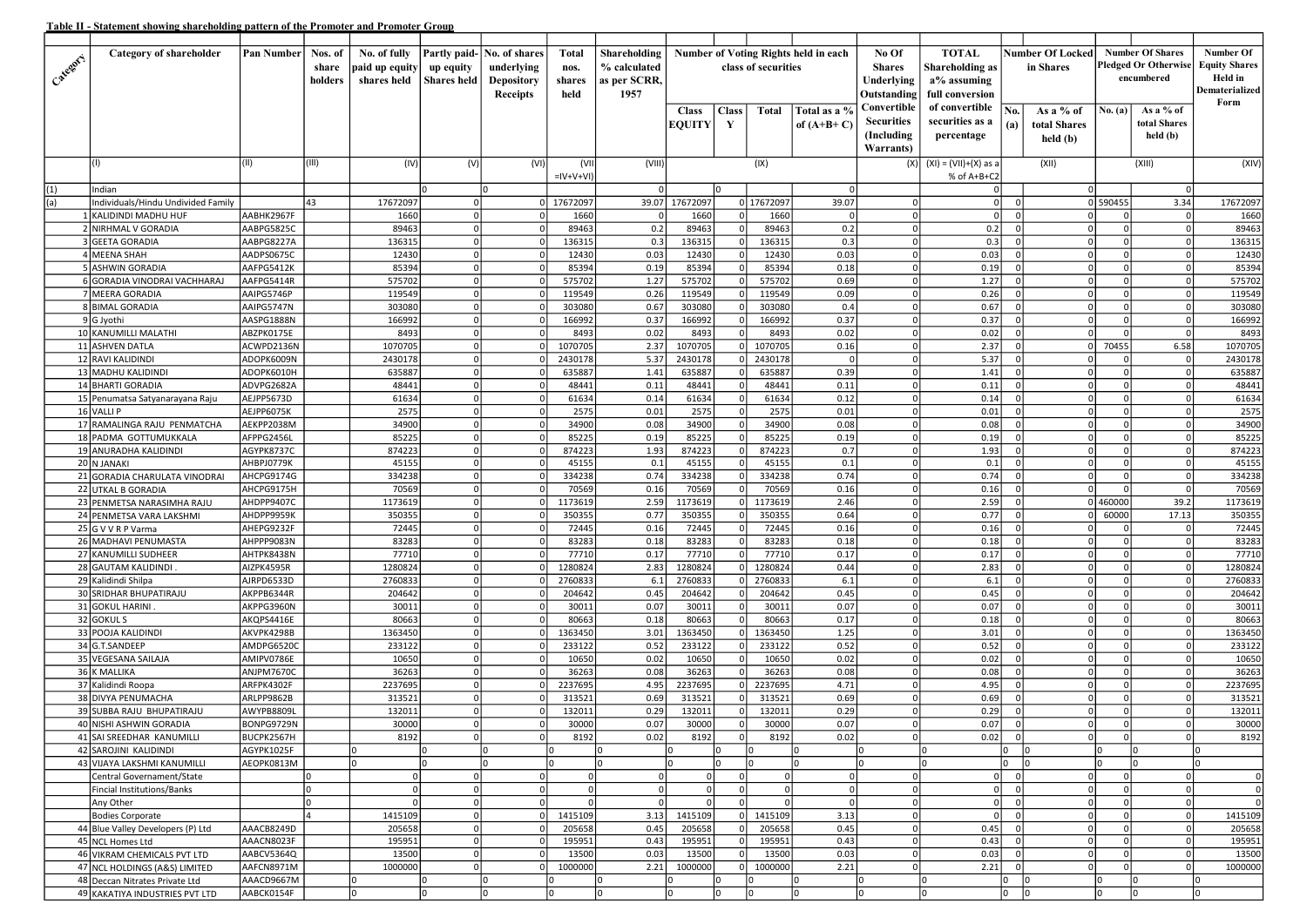| 50 NAGARJUNA CERACHEM PVT.LTD         | AABCN3368G |          |  |          |      |                |            |       |      |         |      |          |
|---------------------------------------|------------|----------|--|----------|------|----------------|------------|-------|------|---------|------|----------|
| 51 NCL ALLTEK AND SECCOLOR LTD        | AACCA9318G |          |  |          |      |                |            |       |      |         |      |          |
| Trust                                 |            |          |  |          |      |                |            |       |      |         |      |          |
| Sub-Total(A)(1)                       |            | 19087206 |  | 19087206 |      | 42.2 19087206  | 0 19087206 | 42.2  |      | 590455  | 3.09 | 19087206 |
| Foregin                               |            |          |  |          |      |                |            |       |      |         |      |          |
| Individuals (Non Resident Foreign     |            | 30000    |  | 30000    | 0.07 | 30000          | 30000      | 0.07  |      |         |      | 30000    |
| 52 DITI ASHWIN GORADIA                | BFJPG1741R | 30000    |  | 30000    | 0.07 | 30000          | 30000      | 0.07  | 0.07 |         |      | 30000    |
| Government                            |            |          |  |          |      |                |            |       |      |         |      |          |
| Institutions                          |            |          |  |          |      |                |            |       |      |         |      |          |
| Foregin Portfolio Investors           |            |          |  |          |      |                |            |       |      |         |      |          |
| Any Other                             |            |          |  |          |      |                |            |       |      |         |      |          |
| Sub-Total(A)(2)                       |            | 30000    |  | 30000    | 0.07 | 30000          | 30000      | 0.07  |      |         |      | 30000    |
| <b>Total Shareholding of Promoter</b> |            | 19117206 |  | 19117206 |      | 42.26 19117206 | 0 19117206 | 42.26 |      | 1590455 | 3.09 | 19117206 |